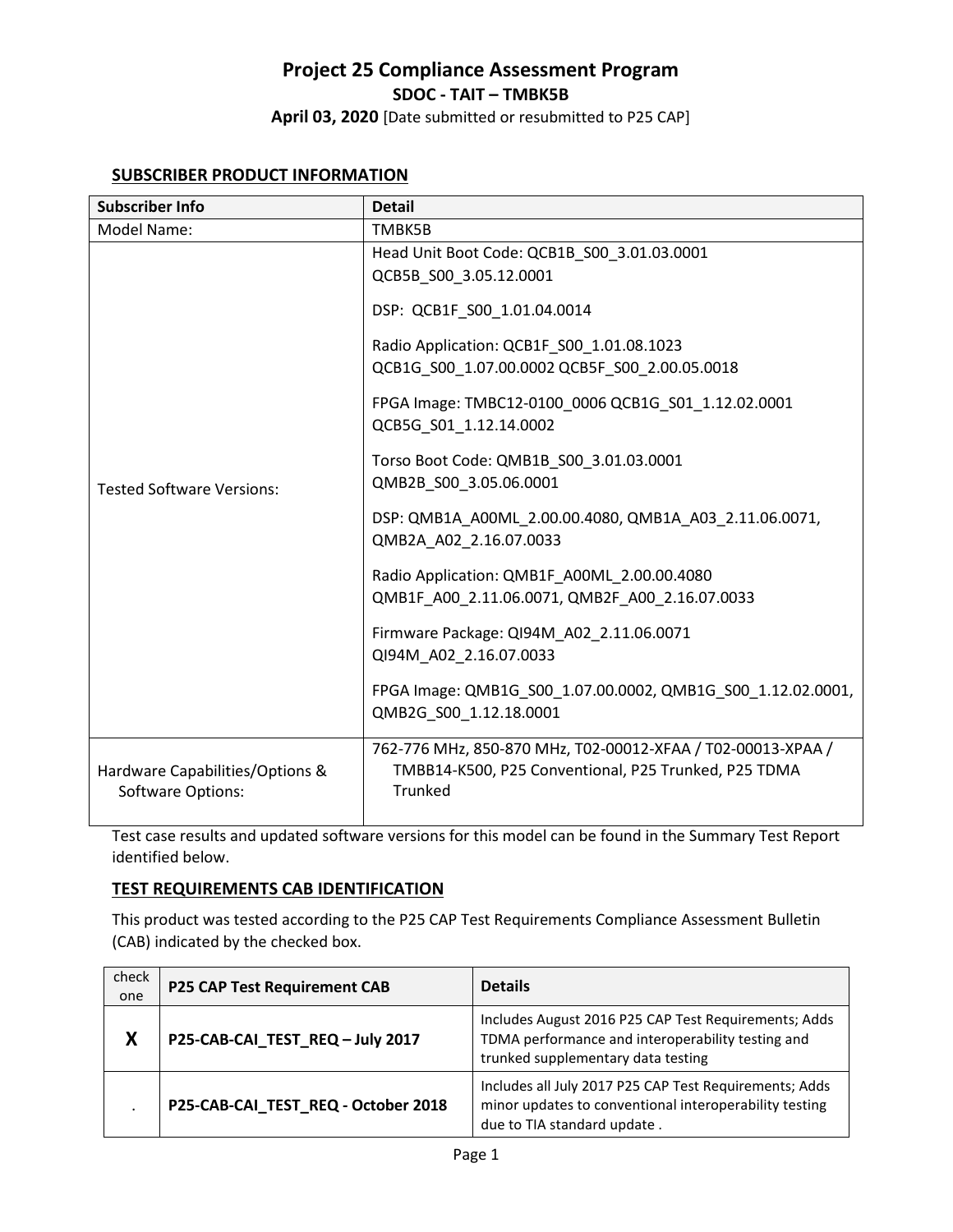# **Project 25 Compliance Assessment Program SDOC - TAIT – TMBK5B April 03, 2020** [date submitted or resubmitted to P25 CAP]

# **SUMMARY TEST REPORT IDENTIFIER[1](#page-1-0)**

| Summary Test Report (STR) Identifier: | STR - TAIT COMMUNICATIONS - SUBSCRIBER |
|---------------------------------------|----------------------------------------|
|---------------------------------------|----------------------------------------|

## **CONTACT INFORMATION**

| <b>Vendor Info</b>     | <b>Details</b>                     |
|------------------------|------------------------------------|
| Vendor Name:           | <b>Tait Communications Limited</b> |
| Vendor Website URL:    | https://www.taitradio.com/         |
| P25 CAP Contact Name:  | David Jackson                      |
| P25 CAP Contact Phone: | +64 3 357 0283                     |
| P25 CAP Contact Email: | david.jackson@taitradio.com        |

#### **ENCRYPTION STATEMENT**

This product complies with the P25 CAP Encryption Requirements CAB (P25-CAB-ENC\_REQ). The checked box indicates how the product was tested.

| $\mathbf{\Lambda}$ | $\chi$ Tested with the AES 256 encryption algorithm and shall be available with AES 256 encryption at a<br>minimum or without any encryption of any type. |
|--------------------|-----------------------------------------------------------------------------------------------------------------------------------------------------------|
|                    | Tested without the AES 256 encryption algorithm and shall only be available without any encryption  <br>of any type.                                      |

## **CONVENTIONAL PERFORMANCE**

The Subscriber product has been tested for Conventional Performance. All requirements were passed except for those requirements identified below under Unsupported or Failed Requirements.

## P25 CAP Conventional Performance Testing Coverage

Receiver Tests: Reference Sensitivity, Faded Reference Sensitivity, Signal Delay Spread Capability, Adjacent Channel Rejection, Offset Adjacent Channel Rejection, Co-Channel Rejection, Spurious Response Rejection, Intermodulation Rejection, Signal Displacement Bandwidth, Late Entry Unsquelch Delay, and Receiver Throughput Delay.

Transmitter Tests: Unwanted Emissions (Adjacent Channel Power Ratio), Transmitter Power and Encoder Attack Time, Transmitter Throughput Delay, Frequency Deviation for C4FM, and Modulation Fidelity, Transient Frequency Behavior.

## Unsupported or Failed Requirements

1. None

 $\overline{\phantom{a}}$ 

<span id="page-1-0"></span> $1$  The Summary Test Report for this product is available upon request. Please send your STR request to [P25CAP@hq.dhs.gov](mailto:P25CAP@hq.dhs.gov) and please include the subscriber 'Vendor Name'.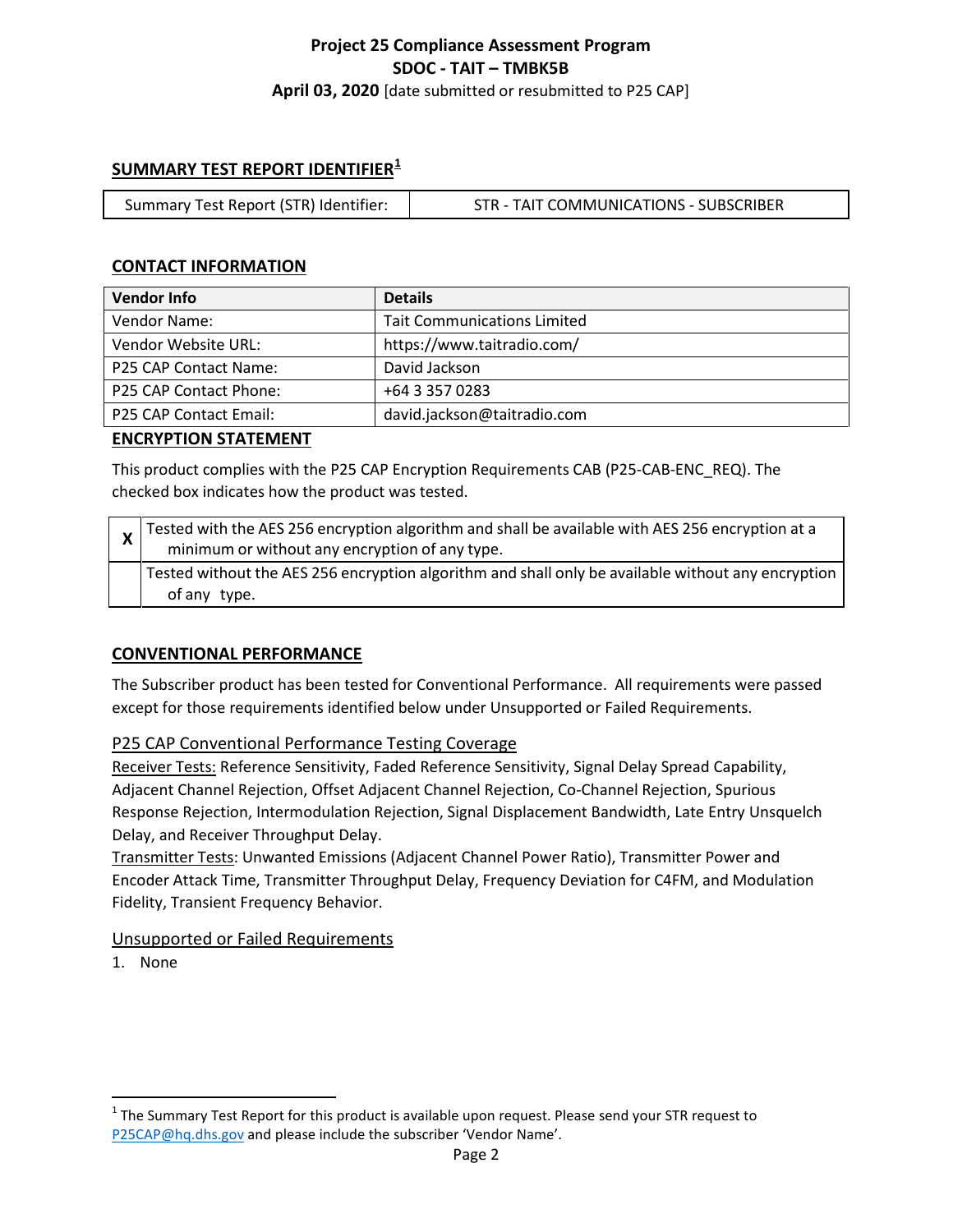**April 03, 2020** [date submitted or resubmitted to P25 CAP]

# **TRUNKING PERFORMANCE - FDMA**

The Subscriber product has been tested for Trunking Performance - FDMA. All requirements were passed except for those requirements identified below under Unsupported or Failed Requirements.

## P25 CAP FDMA Trunking Performance Testing Coverage

Receiver Tests: Reference Sensitivity, Faded Reference Sensitivity, Signal Delay Spread Capability, Adjacent Channel Rejection, Offset Adjacent Channel Rejection, Co-Channel Rejection, Spurious Response Rejection, Intermodulation Rejection, and Signal Displacement Bandwidth.

Transmitter Tests: Unwanted Emissions (Adjacent Channel Power Ratio), Power Attack time, Encoder Attack Time, Transmitter Throughput Delay, Frequency Deviation for C4FM, and Modulation Fidelity, Transient Frequency Behavior.

Trunked Tests: Trunking Control Channel Slot Times, Trunking Request Time, and Transmitter Time to Key on a Traffic Channel.

## Unsupported or Failed Requirements

- 1. The following functionality was not supported by the test equipment / representative base station repeater / FNE tested with the subscriber under test:
	- a. Trunking Control Channel Slot Times 37.5 ms Slot Encoder Attack Time
	- b. Trunking Control Channel Slot Times 37.5 ms Slot RF Power Attack Time
	- c. Trunking Control Channel Slot Times 37.5 ms Slot RF Power Turn Off Time
	- d. Trunking Request Time 37.5 ms Slot

## **TRUNKING PERFORMANCE - TDMA**

The Subscriber product has been tested for Trunking Performance - TDMA. All requirements were passed except for those requirements identified below under Unsupported or Failed Requirements.

# P25 CAP TDMA Trunking Performance Testing Coverage

Receiver Tests: Reference Sensitivity, Faded Reference Sensitivity, Signal Delay Spread Capability, Adjacent Channel Rejection, Offset Adjacent Channel Rejection, Co-Channel Rejection, Spurious Response Rejection, Intermodulation Rejection, and Signal Displacement Bandwidth. Transmitter Tests: Unwanted Emissions (Adjacent Channel Power Ratio), Frequency Deviation for H-

CPM, Modulation Fidelity, Symbol Rate Accuracy, H-CPM Logical Channel Power measurements, and H-CPM Channel Time Alignment.

## Unsupported or Failed Requirements

1. None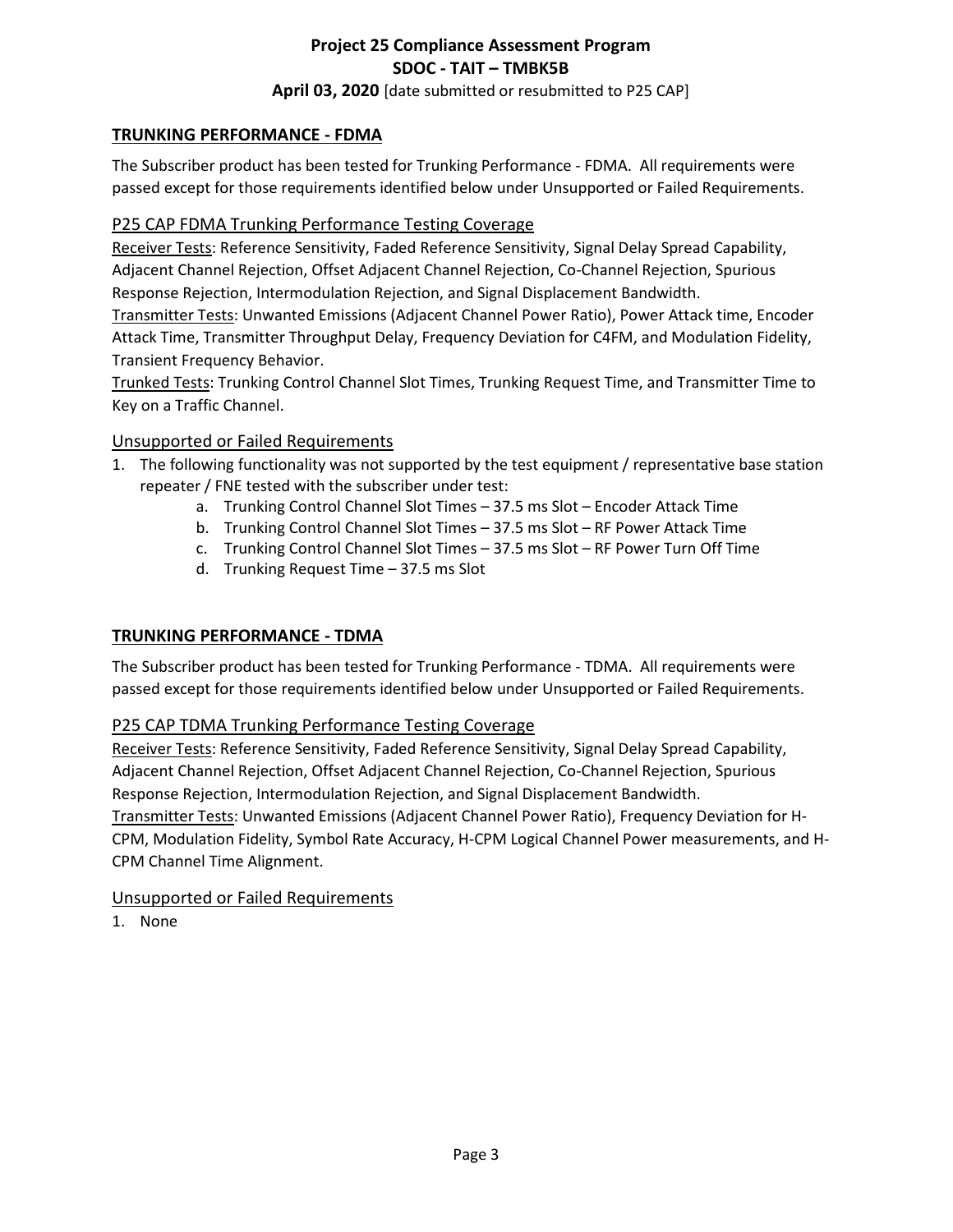# **April 03, 2020** [date submitted or resubmitted to P25 CAP]

## **CONVENTIONAL DIRECT MODE INTEROPERABILITY**

The Subscriber product has been tested for Conventional Direct Mode Interoperability. All test cases were passed except for those test cases identified below under Unsupported or Failed Test Cases. Test cases that passed but require specific, sometimes optional, product capabilities are also identified below.

## P25 CAP Direct Mode Interoperability Testing Coverage

Network Access Code (NAC) Operation, Group Voice Call, Emergency Call, Unit-to-Unit Voice Call, Encryption, Call Alert, Radio Check, Message Update, Status Update, Status Query, and Radio Unit Monitor.

#### Unsupported or Failed Test Cases

1. Radio Unit Monitor - Test Case 1 – Radio Unit Monitor Initiated by SU 1 – Group Call and Test Case 2 – Radio Unit Monitor Initiated by SU 5 – Group Call are unsupported.

### Optional Product Capabilities Required to Pass Test Cases

1. None

## **CONVENTIONAL REPEAT MODE INTEROPERABILITY**

The Subscriber product has been tested for Conventional Repeat Mode Interoperability. All test cases were passed except for those test cases identified below under Unsupported or Failed Test Cases. Test cases that passed but require specific, sometimes optional, product capabilities are also identified below.

## P25 CAP Repeat Mode Interoperability Testing Coverage

Network Access Code (NAC) Operation, Group Voice Call, Emergency Call, Unit-to-Unit Voice Call, Encryption, Call Alert, Radio Check, Message Update, Status Update, Status Query, and Radio Unit Monitor.

#### Unsupported or Failed Test Cases

1. None

## Optional Product Capabilities Required to Pass Test Cases

1. None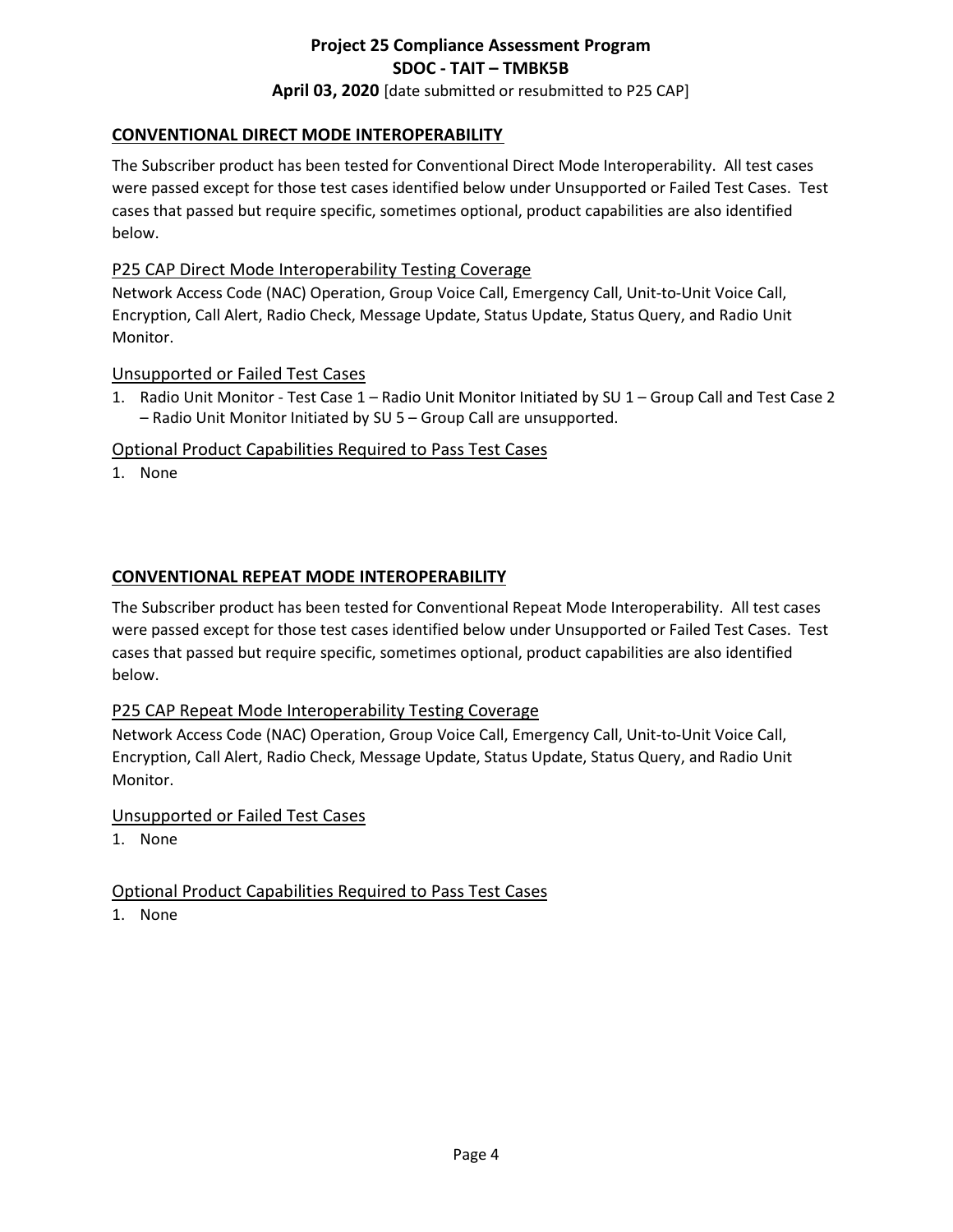# **Project 25 Compliance Assessment Program SDOC - TAIT – TMBK5B April 03, 2020** [date submitted or resubmitted to P25 CAP]

#### **CONVENTIONAL REPEAT MODE with DISPATCH MONITORING CONSOLE INTEROPERABILITY**

The Subscriber product has been tested for Conventional Repeat Mode with Dispatch Monitoring Console Interoperability. All test cases were passed except for those test cases identified below under Unsupported or Failed Test Cases. Test cases that passed but require specific, sometimes optional, product capabilities are also identified below.

#### P25 CAP Repeat Mode Interoperability Testing Coverage

Group Voice Call, Emergency Call, All Call, Unit-to-Unit Voice Call, Encryption, Emergency Alarm, Call Alert, Radio Check, Radio Unit Inhibit/Uninhibit, Message Update, Status Update, Status Query, and Radio Unit Monitor.

#### Unsupported or Failed Test Cases

- 1. Radio Unit Monitor Test Case 1 Radio Unit Monitor Initiated by DMC Group Call is unsupported
- 2. Emergency Call Test Case 2 Emergency Call from DMC and Message Update Test Case 1 Message Update from DMC and Test Case 2 – DMC to Group Message Update are unsupported by the representative FNE dispatch monitoring console tested with the subscriber under test

#### Optional Product Capabilities Required to Pass Test Cases

1. None

#### **TRUNKED SUBSCRIBER UNIT INTEROPERABILITY – FDMA**

The Subscriber product has been tested for Trunked Interoperability - FDMA. All test cases were passed except for those test cases identified below under Unsupported or Failed Test Cases. Test cases that passed but require specific, sometimes optional, product capabilities are also identified below.

#### P25 CAP FDMA Trunked Interoperability Testing Coverage

Full Registration, Group Voice Call, Unit to Unit Voice Call, Broadcast Voice Call, Affiliation, Announcement Group Call, Emergency Alarm, Emergency Group Call, Encryption, Intra-Location Registration Area Roaming, Deregistration, System Call, Call Alert, Short Message, Status Query, Status Update, Radio Unit Monitoring, Radio Unit Disable/Re-Enable, and Radio Check.

#### Unsupported or Failed Test Cases

- 1. Inter-SYS Roaming and Inter-WACN Roaming are unsupported
- 2. Unit-to-Unit Voice Call Test Case 5 Unit-to-Unit Call without Target Availability Check and Test Case 6 – Unit-to-Unit Call Queued without Target Availability Check and Radio Unit Monitoring- Test Case 4 – Group Silent are unsupported
- 3. Unit-to-Unit Voice Call Test Case 4 Unit-to-Unit Call Queued with Target Availability Check Traffic Channel Assignment Before Target Availability Check, System Call - Test Case 1 – System Call, and Radio Unit Monitoring- Test Case 1 – Individual Non-Silent, Test Case 2 – Individual Silent and Test Case 3 – Group Non-Silent are unsupported by the representative base station repeater tested with the subscriber under test

#### Optional Product Capabilities Required to Pass Test Cases

1. None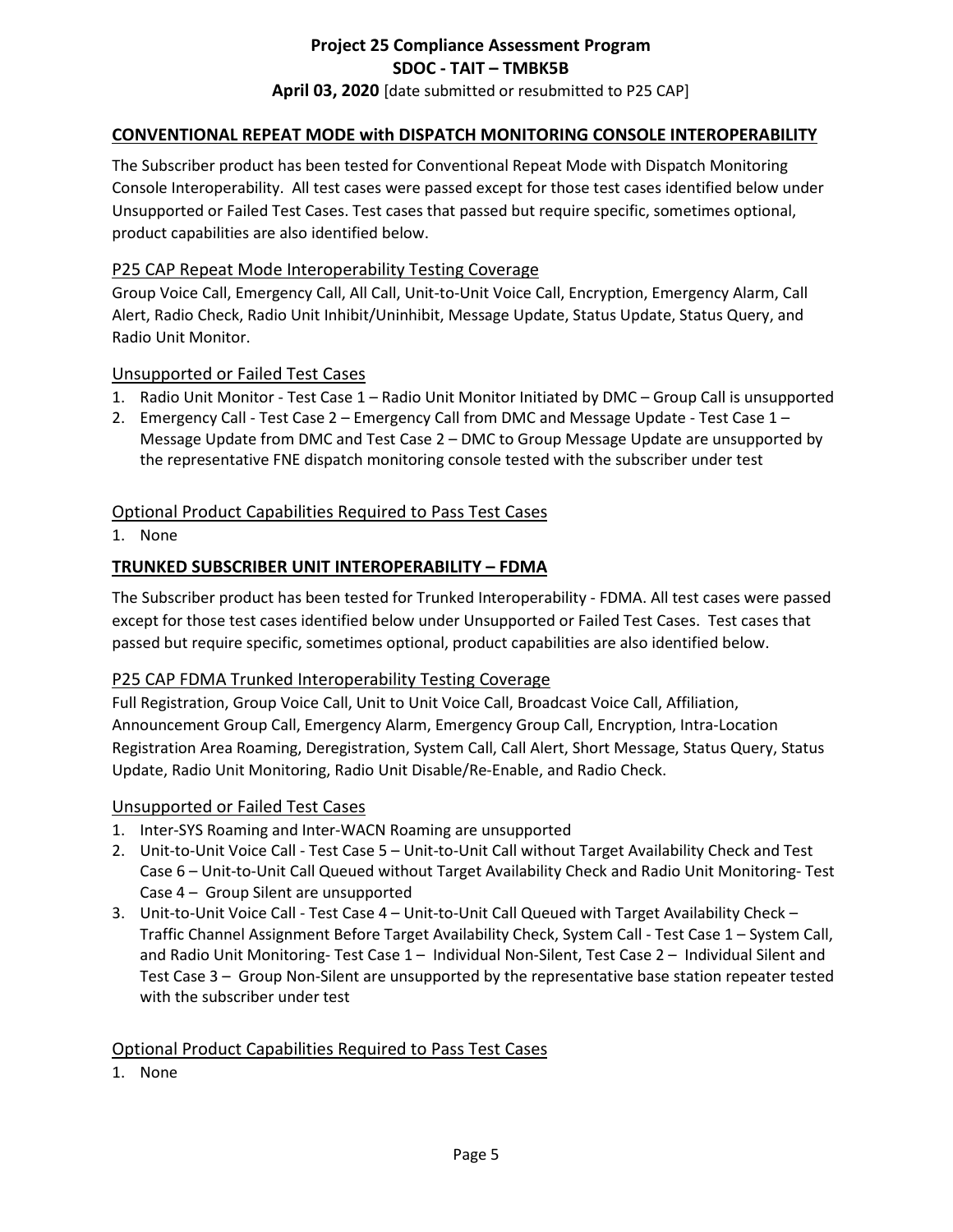# **Project 25 Compliance Assessment Program SDOC - TAIT – TMBK5B April 03, 2020** [date submitted or resubmitted to P25 CAP]

# **TRUNKED SUBSCRIBER UNIT INTEROPERABILITY – TDMA**

The Subscriber product has been tested for Trunked Interoperability - TDMA. All test cases were passed except for those test cases identified below under Unsupported or Failed Test Cases. Test cases that passed but require specific, sometimes optional, product capabilities are also identified below.

#### P25 CAP TDMA Trunked Interoperability Testing Coverage

Registration, Group Voice Call, Unit-to-Unit Voice Call, Broadcast Call, Announcement Group Call, Emergency Group Call, Encryption Group Call, System Call, Radio Unit Monitoring, and Transmitting Subscriber Forced Preemption.

#### Unsupported or Failed Test Cases

- 1. Inter-SYS Roaming and Inter-WACN Roaming are unsupported
- 2. Radio Unit Monitoring- Test Case 4 Group Silent is unsupported
- 3. Unit-to-Unit Voice Call Test Case 4 Unit-to-Unit Call Queued with Target Availability Check Traffic Channel Assignment Before Target Availability Check, System Call - Test Case 1 – System Call, and Radio Unit Monitoring- Test Case 1 – Individual Non-Silent, Test Case 2 – Individual Silent and Test Case 3 – Group Non-Silent are unsupported by the representative base station repeater tested with the subscriber under test